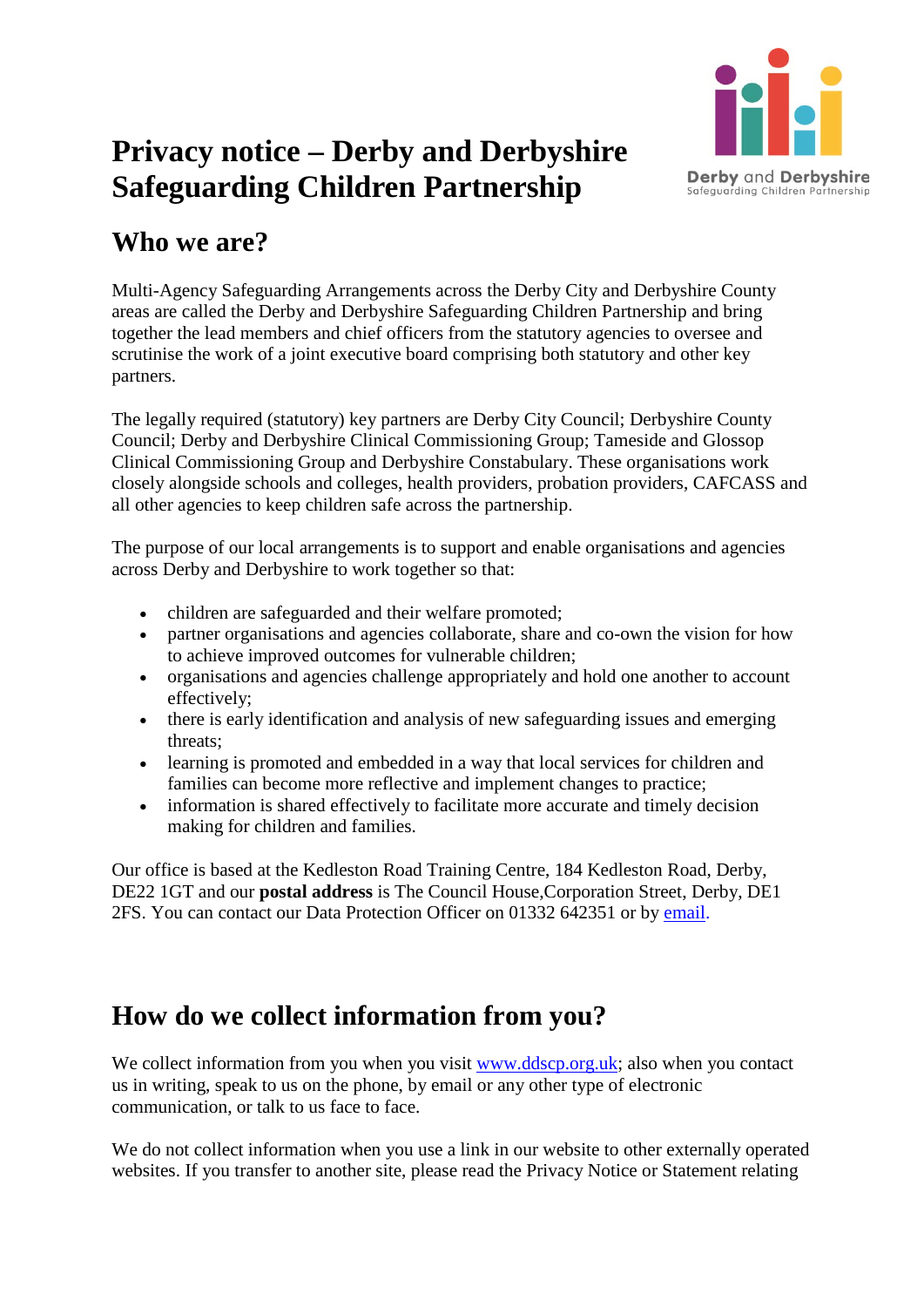to their information, this will also apply to individual partners websites within the partnership.

# **What types of information do we collect from you?**

We collect different categories of information about you, this includes personal information (for example your name and address), or other more sensitive data such as data about services you have received. The partnership may also process criminal conviction data in accordance with our statutory functions.

#### **Details of information obtained from third parties?**

We receive information which includes personal data, from a wide range of partners including public sector organisations such as Local Authorities; Health services; GPs; schools, and other educational settings; emergency services, the Disclosure and Barring Service (DBS) and the Probation Services, such information will be shared in accordance with the relevant safeguarding legislation.

We also receive similar information from voluntary and third sector organisations such as; care providers; Voluntary Adoption Agencies, youth groups, and charities.

We also receive similar information from members of the public.

#### **How is your information used?**

The Derby and Derbyshire Safeguarding Children Partnership provides a limited range of services. To provide some of these services we need to collect and use appropriate personal information; this may be collected either in person, over the phone or through our online training services.

Training services are the main way in which we may ask you for information about yourself so that you are able to book places on training courses.

We also gather information to know how well agencies are working together to keep children safe. This helps us understand the experiences of children and young people living in Derby. Were appropriate we will seek information from parents and carers and the wishes and feelings of children (including children who might not ordinarily be heard) about the priorities and the effectiveness of local safeguarding work.

If the information we intend to share is of a sensitive, personal nature we will only share it with partner organisations if we have obtained your consent or unless we are legally required or enabled to share it.

We will process your information in accordance with the following data protection provisions  $[1]$ :

- Our legal obligations and public tasks
- Our contractual obligations
- Protection of vital interests of the data subject
- The provision of health and social care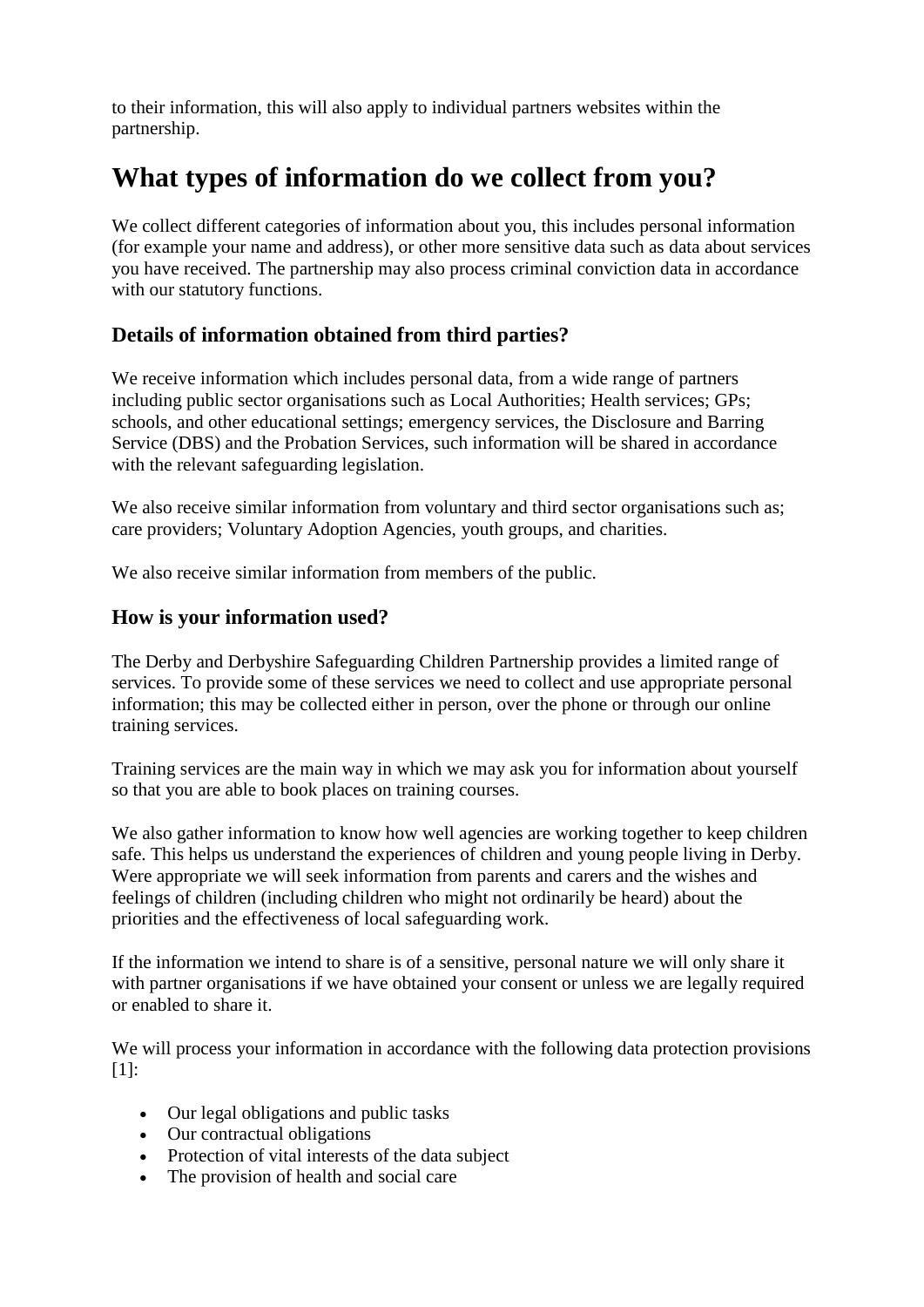• In some cases we may rely on consent, this will be clearly stipulated where applicable. If you wish to withdraw consent at any time you can do so emailing [ddscp@derby.gov.uk](mailto:ddscp@derby.gov.uk)

The public tasks based on the public interest and legal obligations arise from the following provisions:

- Children Act 1989
- The Working Together to Safeguard Children 2018 statutory guidance
- Children Act 2004
- Education Act 1996
- Education Act 2002
- Education and Skills Act 2000
- Legal Aid, Sentencing and Punishment of Offenders Act 2012
- Police Reform and Social Responsibility Act 2011
- Childcare Act 2006
- Crime and Disorder Act 1998
- Housing Act 1996
- Safeguarding Vulnerable Groups Act (SVGA) 2006

#### **Research and statistics**

Anonymised (this means it will not identify you) data may be used for research and statistical purposes. Any data collected may be used for research and statistical purposes that are relevant and compatible with the purpose that the data was collected for.

## **Who has access to your information?**

The Derby and Derbyshire Safeguarding Children Partnership is supported by a business team who will process information held on individuals. For example the business team will make sure that if you have successfully applied for a course that you receive all the information you need and the trainers know who is attending the course.

We may share your information if a multi-agency review is required to understand your circumstances and the quality of services that have been provided to you to keep you safe. The information about you may be shared with other professionals who may or may not be involved with you for the specific purpose of carrying out a review. This can include professionals who work for organisation's such as Children's Social Care, Schools or other Educational Settings, Police, your GP, District Nurses, Looked After Children Designated Nurses, Community Midwives and Health Visitors, Physiotherapists, Occupational Therapists or other NHS professional. This is so that we can ensure that we are all working together to achieve the best outcomes for our children and young people.

We will also share personal information IT System and Hardware Suppliers that are contracted to work with the partnership and appointed legal advisors or insurers.

We will not sell or rent your information to third parties. We will not share your information with third parties for marketing purposes.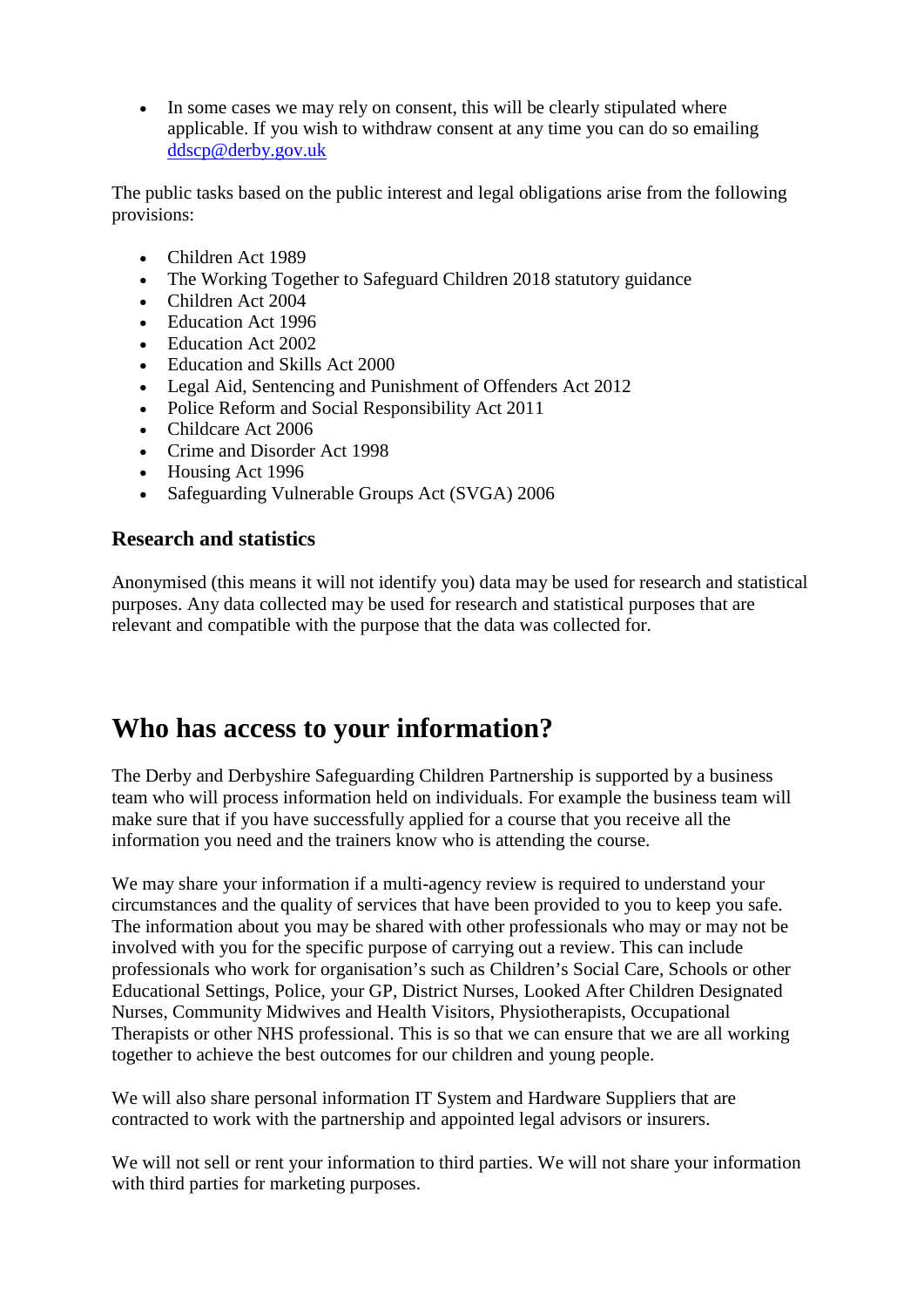Access to records may be also be undertaken under the provisions of the GDPR, the Data protection Act 2018, and under the Access to Health Records Act 1990 (in the case of the records of deceased individuals).

#### **What are your rights in relation the personal data we process?**

**Access**– you can request copies of any of your personal information that is held by the Derby and Derbyshire Safeguarding Children Partnership.

**Rectification** – you can ask us to correct any incorrect information.

**Deletion** – you can ask us to delete your personal information. The Council can refuse to delete information if we have a lawful reason to keep this.

**Portability** – you can ask us to transfer your personal data to different services or to you.

**Right to object or restrict processing** – you have the right to object to how your data is being used and how it is going to be used in the future.

**Right to prevent automatic decisions** – you have the right to challenge a decision that affects you that has been made automatically without human intervention, for example an online form with an instant decision.

#### **How long will we keep your information for?**

We keep and dispose of all records in line with our record retention schedule; information about this is included in the Derby and Derbyshire Safeguarding Children Partnership Information Sharing Agreement. We will comply with Data Protection legislation.

#### **What security precautions in place to protect the loss, misuse or alteration of your information?**

We are strongly committed to data security and will take reasonable and appropriate steps to protect your personal information from unauthorised access, loss, misuse, alteration or corruption. We have put in place physical, electronic, and managerial procedures to safeguard the information you provide to us. However, we cannot guarantee the security of any information you transmit to us. We recommend that you take every precaution to protect your personal information.

#### **Keeping your data up to date**

We want to ensure any information we hold is accurate. You can help us by promptly informing us of any changes to the information we hold about you.

#### **Under 13**

If you are accessing online services and are under the age of 13; please get your parent/guardian's permission beforehand whenever you provide us with personal information.